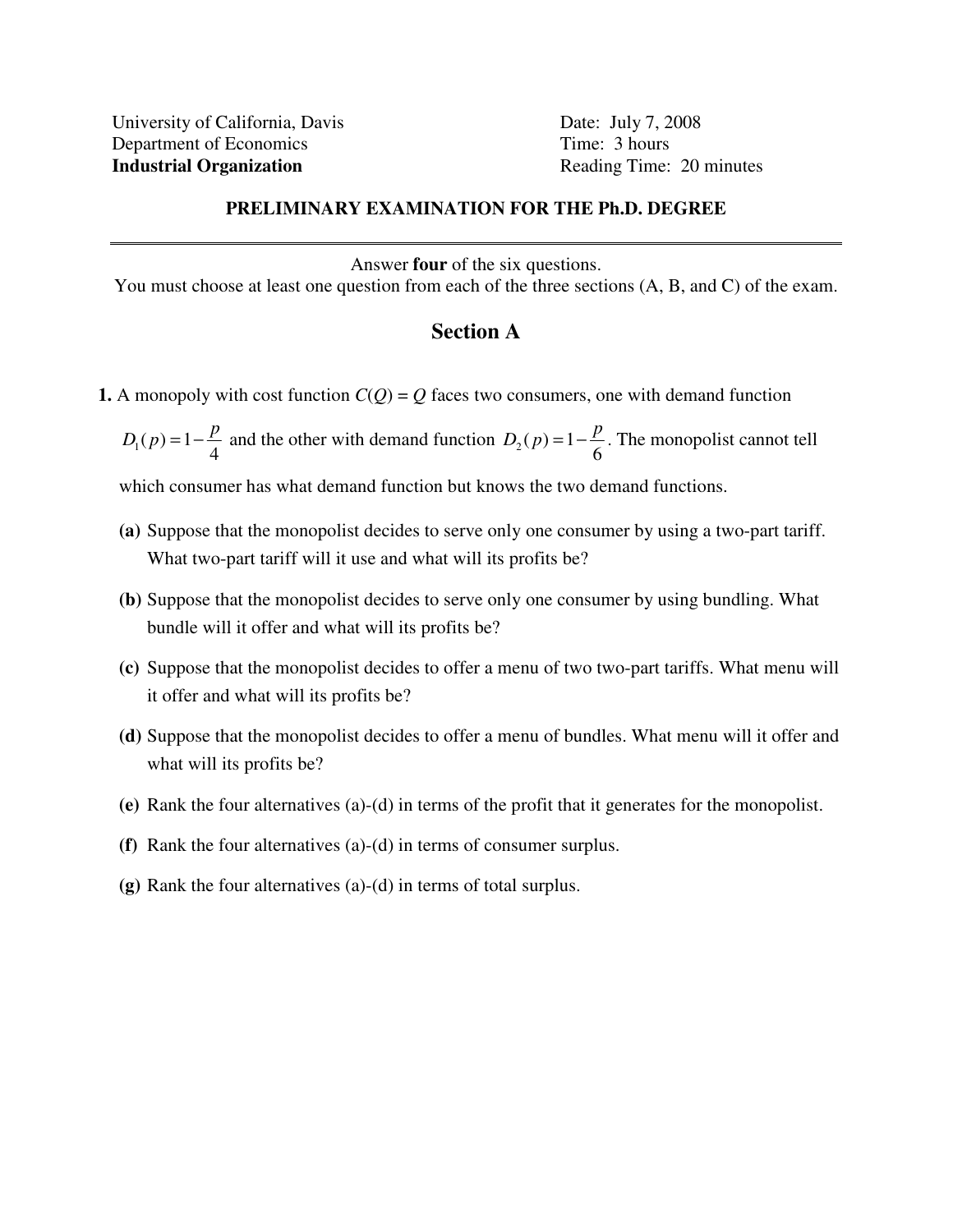**2.** Consider a homogeneous-product market where inverse demand is given by *P* = 46 − 2*Q* and the per-period cost function is  $C = 2q + 32$ . The market lasts two periods and then it obliterates. Assume throughout that there is no discounting (i.e. the discount factor is 1). At the moment there is only one firm in the industry and it will be the only firm in period 1. Consider three scenarios.

**Scenario 1.** The firm is protected from entry also in period 2.

**(a)** Determine the firm's output and profits in each period.

**Scenario 2.** There is a potential entrant who is considering entry in period 2 (with the same cost function as the incumbent). The incumbent, when it chooses its output in period 1, can commit to the same output in period 2. The commitment is credible and is observed by the potential entrant.

- **(b)** Is it possible for the incumbent to deter entry?
- **(c)** Write down the incumbent's total (i.e. for both periods) profit function (taking into account the entry and output decision of the potential entrant).
- **(d)** What output does the incumbent choose and what are its total profits?
- **(e)** Is there entry in period 2?

**Scenario 3**. There is a potential entrant who is considering entry in period 2 (with the same cost function as the incumbent). The incumbent, when it chooses its output in period 1, *cannot* commit to the same output in period 2. In fact, the output decision in period 2 is independent of the output decision in period 1.

- **(f)** Is it possible for the incumbent to deter entry?
- **(g)** What output levels does the incumbent choose in the two periods and what are its total profits?
- **(h)** Is there entry in period 2?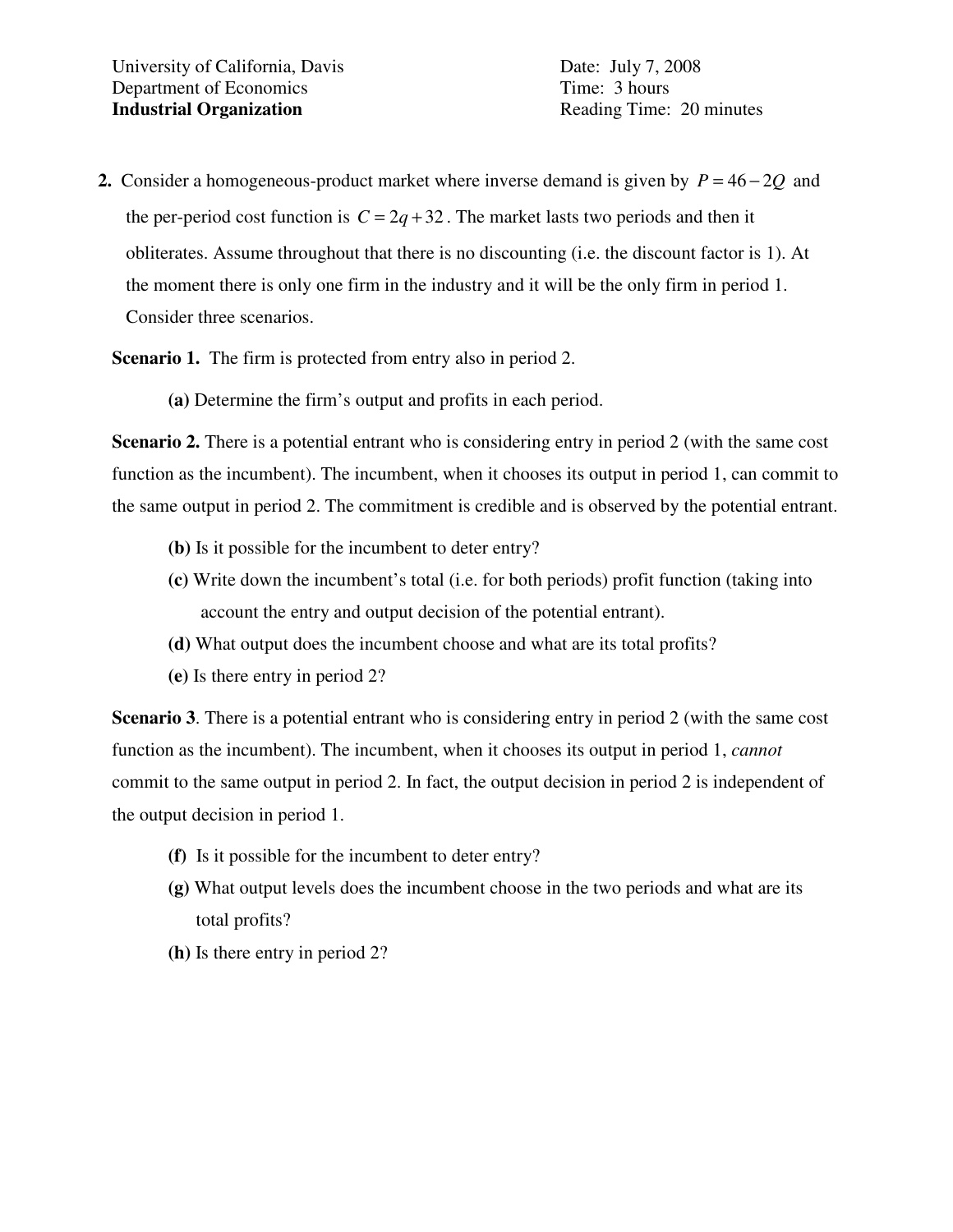## **Section B**

**3. (a)** Discuss the logit demand model. In particular, discuss the assumptions underlying the model and the data needed to estimate the model. Provide an equation, or two, if helpful.

**(b)** The next few questions deal with Berry, Levinsohn and Pakes (*Econometrica* 1995) which estimates a model partially based on the logit demand model. Discuss the empirical setting of the model and the data.

**(c)** Discuss the major differences between BLP and a "standard" logit demand model as well as any issues/weaknesses with the standard model that BLP seek to address.

**(d)** Give a brief overview of BLP's estimation strategy. Given the nature of their data are there additional hurdles that the authors must overcome? Discuss their results. Can you say anything about the non-linear search issues associated with estimation?

**(e)** Compare and contrast BLP with Gowrisankaran and Rysman (*WP* 2008). What are the similarities between the two papers? What the key differences in the empirical models? Describe the GR estimation strategy. Be as detailed as you can.

**(f)** This is a general IO question. Analyze this "email strategy" for lowering gasoline prices (answer only once):

"For the rest of this year, DON'T purchase ANY gasoline from the two biggest companies (which now are one), EXXON and MOBIL. If they are not selling any gas, they will be inclined to reduce their prices. If they reduce their prices, the other companies will have to follow suit.

But to have an impact, we need to reach literally millions of Exxon and Mobil gas buyers. It's really simple to do! Now, don't wimp out at this point..."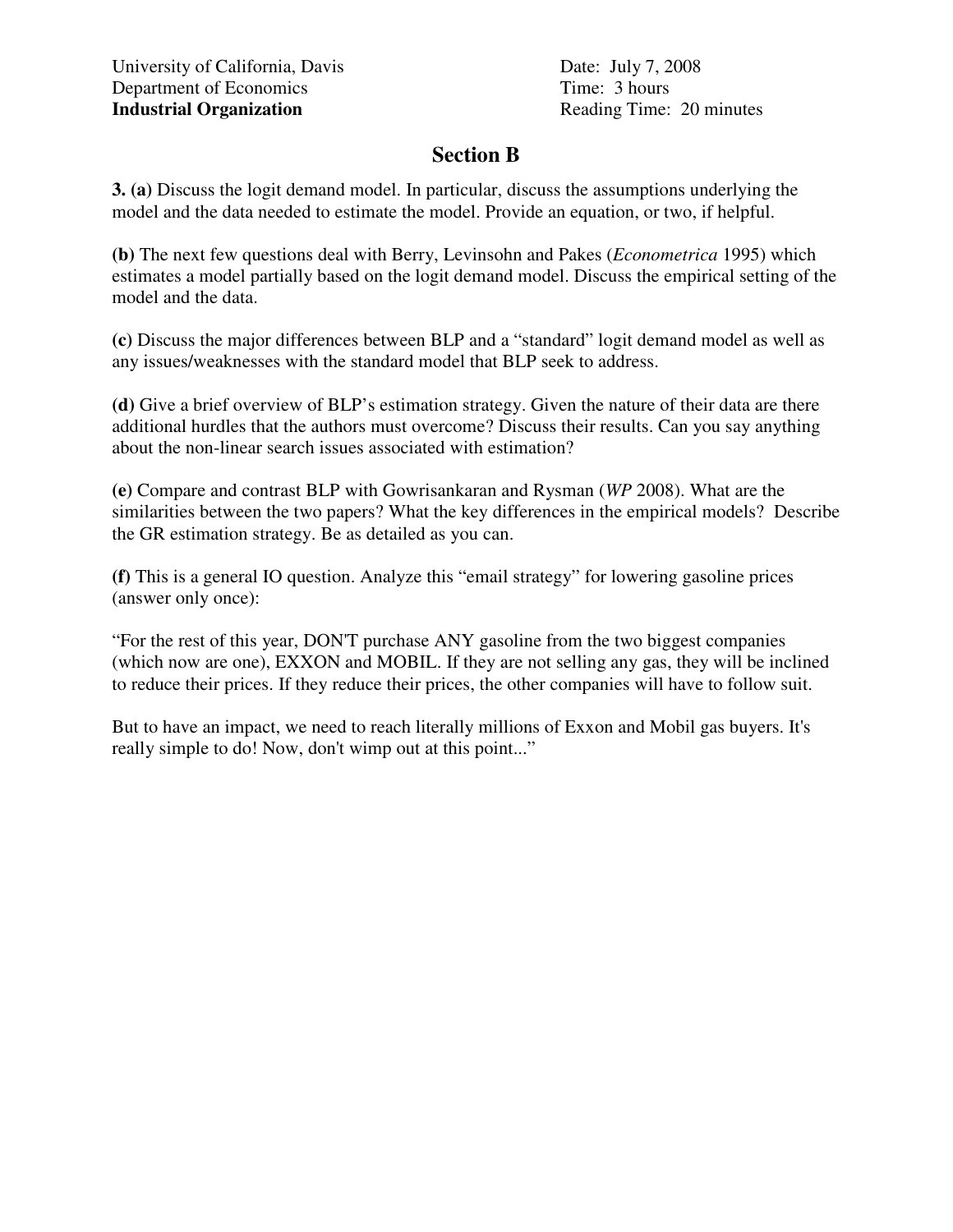A. Benchmark Specifications

**4. (a)** Describe the economics behind vertical foreclosure.

**(b)** Describe the market setting and data for Hortaçsu and Syverson (Vertical Integration, Foreclosure, …, JPE 2007).

**(c)** Describe the empirical questions and empirical model from HS? What is the source of identification?

**(d)** Describe a structural model that one could estimate with the HS data. What additional question could you answer with your model?

**(e)** The table below is from HS and contains the main empirical results. Interpret their results.

|                       | $^{[1]}$             | $^{[2]}$             | $^{[3]}$             | [4]                  | [5]                  | [6]                  | $^{[7]}$            | [8]                 |                      | $[10]$               |
|-----------------------|----------------------|----------------------|----------------------|----------------------|----------------------|----------------------|---------------------|---------------------|----------------------|----------------------|
| N                     | 1870                 | 1870                 | 1870                 | 1550                 | 1550                 | 1870                 | 1870                | 1870                | 1550                 | 1550                 |
| $R^2$                 | 0.087                | 0.433                | 0.434                | 0.573                | 0.573                | 0.087                | 0.432               | 0.432               | 0.573                | 0.573                |
| Mkt share of VI firms | $-0.125*$<br>(0.028) | $-0.090*$<br>(0.041) | $-0.086*$<br>(0.041) | $-0.043$<br>(0.039)  | $-0.043$<br>(0.039)  |                      |                     |                     |                      |                      |
| Mkt share of MU firms |                      |                      | $-0.015$<br>(0.022)  |                      | 0.001<br>(0.024)     |                      |                     |                     |                      |                      |
| Number of VI firms    |                      |                      |                      |                      |                      | $-0.028*$<br>(0.007) | $-0.015$<br>(0.011) | $-0.013$<br>(0.011) | $-0.009$<br>(0.009)  | $-0.007$<br>(0.009)  |
| Number of MU firms    |                      |                      |                      |                      |                      |                      |                     | $-0.003$<br>(0.004) |                      | $-0.004$<br>(0.004)  |
| Quantity wt avg TFP   |                      |                      |                      | $-0.293*$<br>(0.054) | $-0.293*$<br>(0.054) |                      |                     |                     | $-0.294*$<br>(0.054) | $-0.294*$<br>(0.054) |
| Market fixed effects? | No                   | Yes                  | Yes                  | Yes                  | Yes                  | No                   | Yes                 | Yes                 | Yes                  | Yes                  |

Notes: The panel shows the coefficients obtained by regressing quantity-weighted average concrete prices in a market on either the market share or number of vertically integrated firms operating in the market. The market share or number of multi-unit firms and the quantity-weighted average TFP in the market are also included in some specifications. All regressions control for the HHI and density of demand in the market as well as year effects (coefficients not reported). Standard errors clustered by market. An asterisk denotes significance at the five percent level.

**(f)** What are some robustness checks that you would want to include in the analysis. This can include those robustness checks that HS include. When possible, describe whether HS included this in the analysis as well as what they found.

**(g)** This is a general IO question. Analyze this "email strategy" for lowering gasoline prices (answer only once):

"For the rest of this year, DON'T purchase ANY gasoline from the two biggest companies (which now are one), EXXON and MOBIL. If they are not selling any gas, they will be inclined to reduce their prices. If they reduce their prices, the other companies will have to follow suit.

But to have an impact, we need to reach literally millions of Exxon and Mobil gas buyers. It's really simple to do! Now, don't wimp out at this point...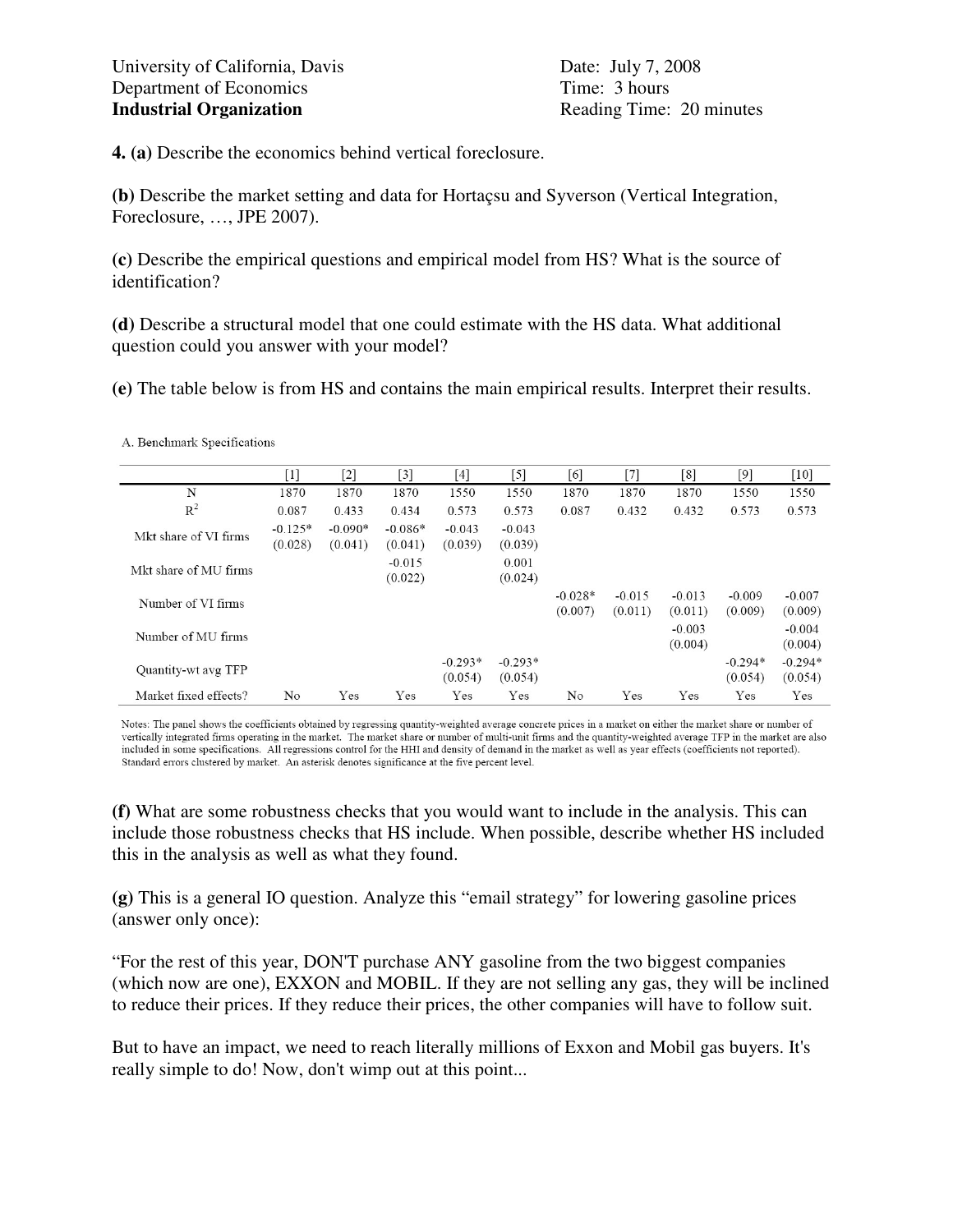## **Section C**

**5.** This question deals with Cohen and Einav, "Estimating Risk Preferences from Deductible Choice", (2007, *AER*), Chiappori and Salanié, "Testing for Asymmetric Information in Insurance Markets", (2000, *JPE*) and Finkelstein and Poterba, "Adverse Selection in Insurance Markets: Policyholder Evidence from the U.K. Annuity Market", (2004, *JPE*).

**(a)** For Cohen and Einav (2007), discuss carefully what the empirical setting is and what their main research question is.

**(b)** Briefly describe the data set used by Cohen and Einav (2007).

**(c)** Give an overview of the empirical strategy employed by Cohen and Einav (2007). Why do authors use a structural empirical model? Briefly discuss a possibility of using reduced-form approaches as an alternative empirical strategy.

**(d)** What is the estimation method used by Cohen and Einav (2007)? What is its advantage and why do authors choose to use the method?

**(e)** What are empirical findings in Cohen and Einav (2007)? Compare them with empirical findings of Finkelstein and Poterba (2004) and those of Chiappori and Salanié (2000). What are possible explanations for the differences in their findings regarding asymmetric information?